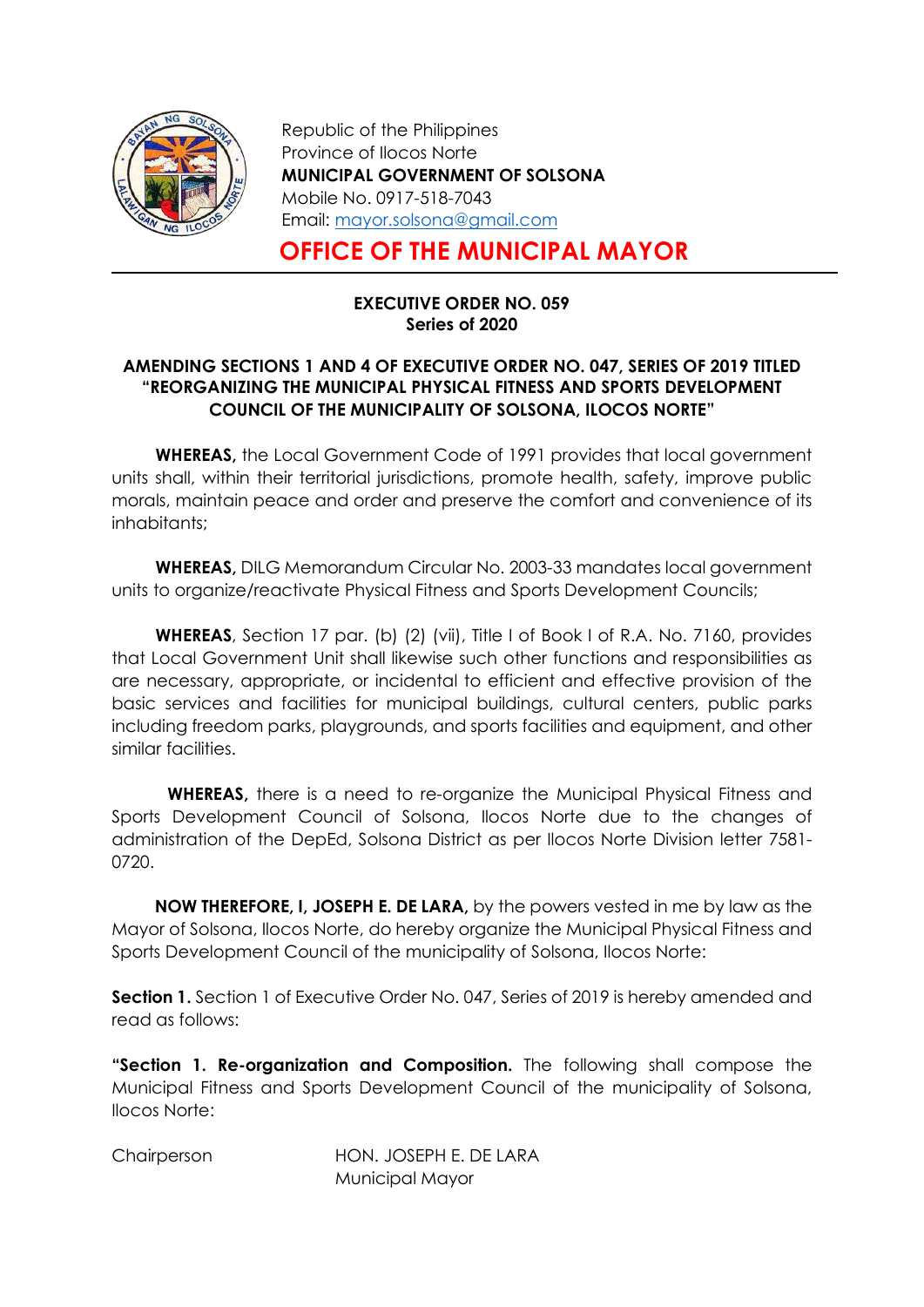| Vice-Chairperson | HON. EFREY JUNE P. SALVADOR<br>SBM/Chairman, Committee on Youth and Sports<br>Development                                             |
|------------------|---------------------------------------------------------------------------------------------------------------------------------------|
| Members:         | HON. NORBERTO L. AGULAY<br>SBM/ Chairman, Committee on Health and Social<br>Welfare & Chairman, Committee on Education and<br>Culture |
|                  | Mx. FERDINAND P. CASTRO<br>MLGOO VI                                                                                                   |
|                  | DR. BERTHA L. DE LARA<br>Municipal Administrator                                                                                      |
|                  | DR. RUTH B. DE LARA<br>Municipal Health Officer                                                                                       |
|                  | Mx. JIMMY F. DORUPAN<br>Ad Interim District Supervisor, DepEd                                                                         |
|                  | DR. RIZALINA T. MANZANO<br>Principal IV, SNHS                                                                                         |
|                  | Mx. NANCY C. PADILLA<br>OIC - Talugtog National High School<br>Solsona National High School                                           |
|                  | Mx. GREGORIO DUMLAO<br>OIC - Bagbag National High School<br>Solsona, Ilocos Norte                                                     |
|                  | Mx. JOSEFINA B. AGUSTIN<br>Principal, GRBASMAI                                                                                        |
|                  | Mx. NICA MAE V. VILLARUEL<br><b>Office Clerk</b>                                                                                      |
|                  |                                                                                                                                       |

Mx. LEIZEL D. ARANDA Municipal Sports Coordinator - Designate

Section 2. Section 4 of Executive Order no. 047, Series of 2019 is hereby amended and read as follows:

"Section 4. Secretariat. There shall be constituted Secretariat responsible for providing technical and administrative support, documenting proceedings, preparing reports